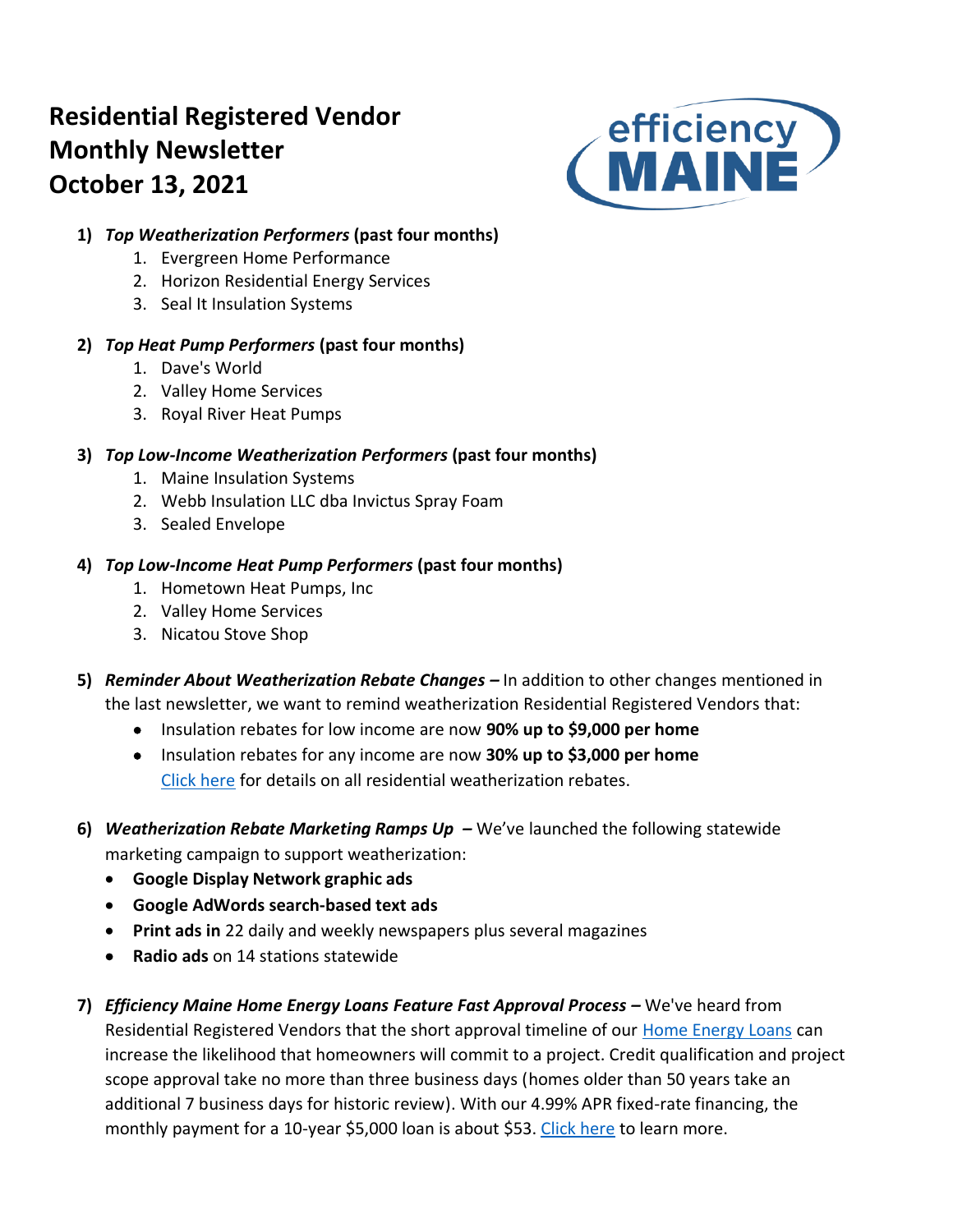- **8)** *Massachusetts Study Demonstrates Benefits of Whole-Home Heat Pumps* [This pilot](https://www.masscec.com/blog/2021/09/13/masscec-pilot-showcases-success-whole-home-heat-pumps) found 95% satisfaction with the level of comfort for heating exclusively with heat pumps. Benefits outlined in the study include increased comfort, reduced maintenance, and superior emissions reduction.
- **9)** *Heat Pump Installation Training Opportunities* **–** The following courses are being offered by Efficiency Maine Registered Trainers.

| <b>Dates</b>                                                  | <b>Course Title</b>                | Location                              | <b>Registration Information</b>     |  |  |  |  |  |  |  |  |
|---------------------------------------------------------------|------------------------------------|---------------------------------------|-------------------------------------|--|--|--|--|--|--|--|--|
| $ 10/18/2021 -  $<br>10/22/2021                               | <sup>'I</sup> Heat Pump Installer* | Maine Energy<br>Marketers Association | <b>Click for Course Information</b> |  |  |  |  |  |  |  |  |
| $11/8/2021 -$<br>11/12/2021                                   | Heat Pump Installer*               | Maine Energy<br>Marketers Association | <b>Click for Course Information</b> |  |  |  |  |  |  |  |  |
| * Eligible for Efficiency Maine scholarship (E00/ up to CE00) |                                    |                                       |                                     |  |  |  |  |  |  |  |  |

Eligible for [Efficiency Maine scholarship](https://www.efficiencymaine.com/docs/RRV-Heat-Pump-Training-Scholarship-Application.pdf) (50% up to \$500)

- **10)** *Rebate Processing Tip –* Our [weatherization](https://www.efficiencymaine.com/docs/Weatherization-Rebate-Claim-Form.pdf) and [heat pump](https://www.efficiencymaine.com/docs/Residential-Heat-Pump-Rebate-Claim-Form.pdf) rebate claim forms were recently updated. To avoid rebate processing delays, please use the current forms.
- **11)** *Tool of the Month –* We updated our [Weatherization Rebates](https://www.efficiencymaine.com/docs/Weatherization-Rebate-Brochure.pdf) brochure on 9/16/2021 to reflect changes to our rebates. It covers both low-income and all-income weatherization rebates. To order a free supply, call 866-376-2463 or download i[t here.](https://www.efficiencymaine.com/docs/Weatherization-Rebate-Brochure.pdf)
- **12)** *September Loans Down 20% Year-Over-Year and Year-to-Date Loans Were Down 11% –* If you don't already have a loan portal ID and password, you can reach our financial services provider (NEIF) by calling our Call Center (866-376-2463).



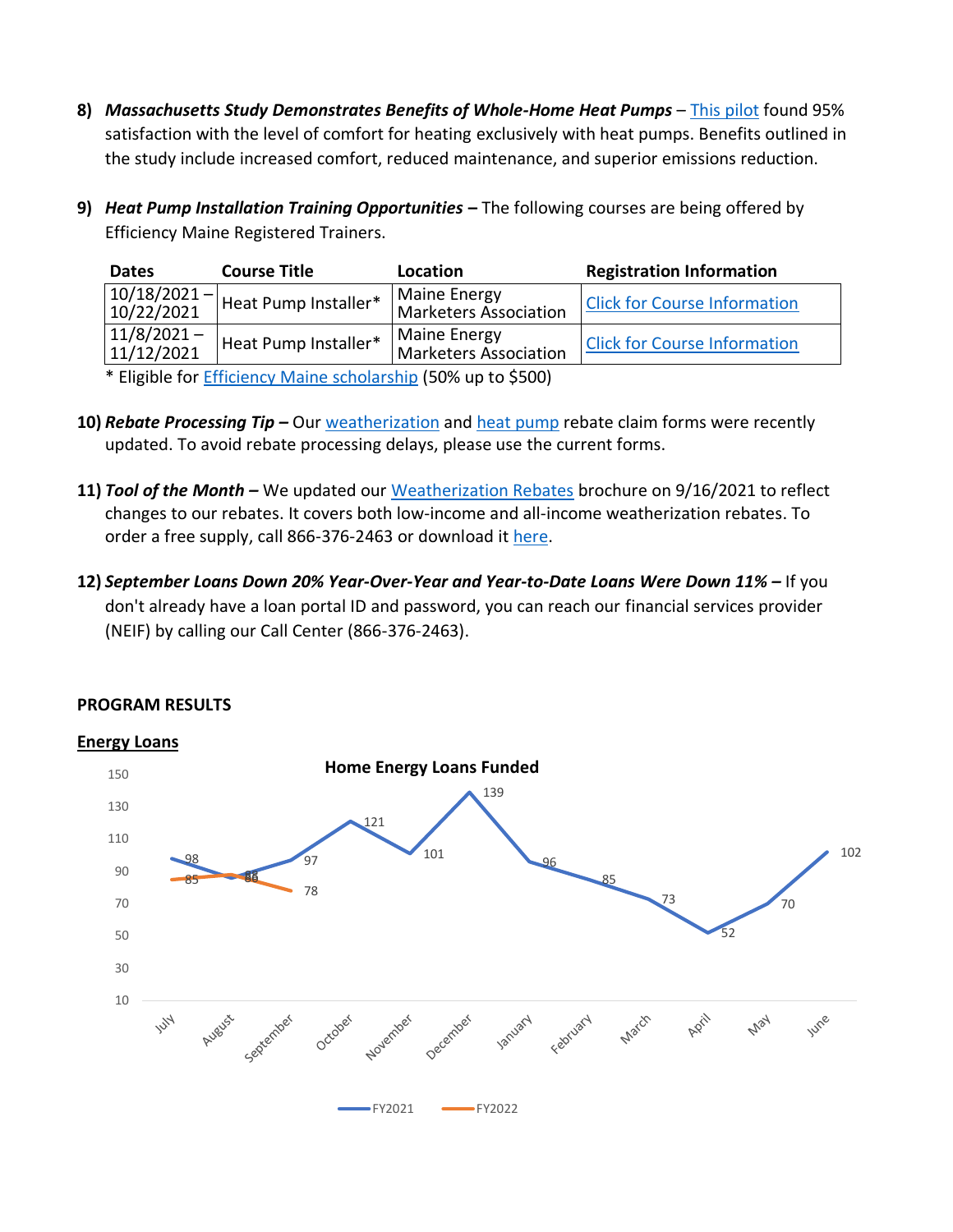## **Home Energy Savings Program (HESP)**



#### **HESP Number of Rebates – Last 12 Months**

# **HESP Number of Rebates – Last 12 Months (DETAILS)**

|                | <b>HESP Rebate Type</b>            | Oct<br>2020 | <b>Nov</b><br>2022 | <b>Dec</b><br>2020      | Jan<br>2021 | Feb<br>2021   | Mar<br>2021 | Apr<br>2021         | May<br>2021 | June<br>2021 | Jul<br>2021 | Aug<br>2021 | Sep<br>2021 | <b>TOTAL</b> |
|----------------|------------------------------------|-------------|--------------------|-------------------------|-------------|---------------|-------------|---------------------|-------------|--------------|-------------|-------------|-------------|--------------|
| 1 <sup>1</sup> | Heat Pumps -<br>1st Indoor Units   | 1,574       | 1,238              | 1,452                   | 1,188       | 816           | 939         | 843                 | 997         | 1,001        | 1,253       | 1,783       | 1,482       | 13,084       |
|                | Heat Pumps -<br>2 2nd Indoor Units | 780         | 616                | 742                     | 645         | 451           | 497         | 477                 | 567         | 522          | 638         | 921         | 875         | 6,856        |
|                | 3 Air Sealing                      | 115         | 123                | 134                     | 84          | 75            | 93          | 71                  | 89          | 45           | 28          | 58          | 48          | 915          |
|                | 4 Attic Insulation                 | 91          | 104                | 124                     | 95          | 67            | 100         | 63                  | 92          | 45           | 28          | 65          | 50          | 874          |
|                | 5 Basement Insulation              | 88          | 96                 | 99                      | 80          | 57            | 77          | 50                  | 54          | 50           | 25          | 47          | 41          | 723          |
|                | 6 Wall Insulation                  | 30          | 34                 | 49                      | 30          | 18            | 33          | 21                  | 23          | 17           | 9           | 18          | 20          | 282          |
|                | 7 Geothermal HP                    | 3           | 2                  | 3                       | 5           | 5             | 4           | 0                   | 1           | 0            | 3           | 2           | 1           | 28           |
|                | 8 Pellet Boiler                    | 3           | 10                 | 12                      | 6           | 8             | 6           | 4                   | 6           | 3            | 5           | 10          | 10          | 73           |
|                | <b>TOTALI</b>                      |             |                    | $2,684$   2,223   2,615 |             | $2,133$ 1,497 |             | $1,749$ 1,529 1,829 |             |              | 1,683 1,989 |             | 2,904 2,527 | 22,835       |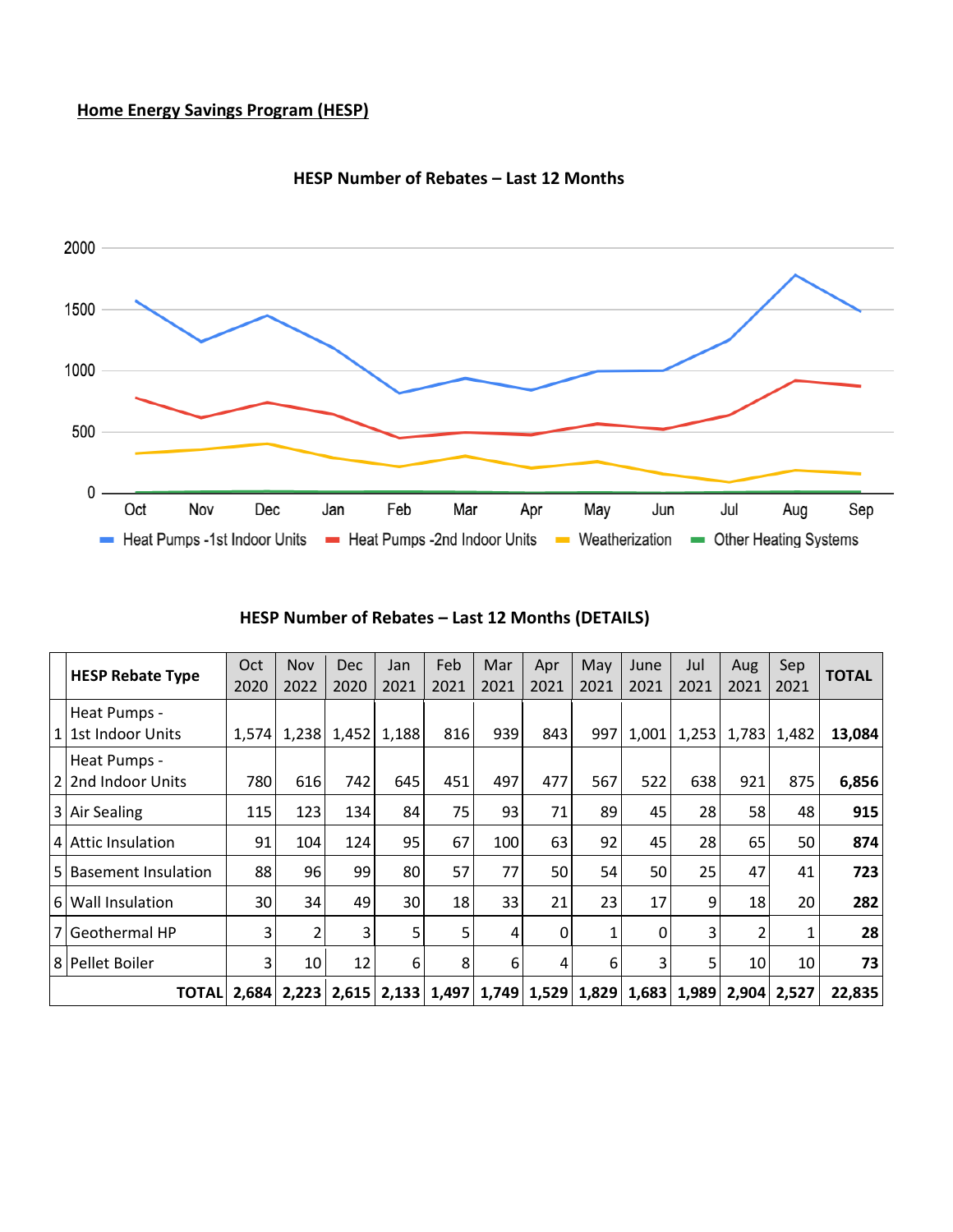

## **Fiscal Year-to-Date Rebate Comparisons**

## **Fiscal Year-to-Date Rebate Comparisons (DETAILS)**

| $  \#  $ HESP Rebate Type       |       | <b>FYTD 15 FYTD 16</b> | <b>FYTD 17</b> | FYTD <sub>18</sub> | <b>FYTD 19</b> | <b>FYTD 20</b> | <b>FYTD 21</b> | FYTD <sub>22</sub> |
|---------------------------------|-------|------------------------|----------------|--------------------|----------------|----------------|----------------|--------------------|
| 1 Heat Pumps - 1st Indoor Units | 2,509 | 1,493                  | 1,450          | 1,622              | 1,525          | 1,892          | 3,360          | 4,518              |
| 2 Heat Pumps - 2nd Indoor Units | 0     |                        | 17             | 731                | 730            | 738            | 1,531          | 2,434              |
| 3 Air Sealing                   | 482   | 332                    | 256            | 198                | 256            | 248            | 142            | 134                |
| 4 Attic Insulation              | 177   | 182                    | 166            | 129                | 176            | 210            | 136            | 143                |
| 5   Basement Insulation         | 173   | 108                    | 84             | 67                 | 131            | 168            | 98             | 113                |
| 6 Wall Insulation               | 35    | 36                     | 50             | 32                 | 72             | 66             | 49             | 47                 |
| l 7   Geothermal HP             | 17    | 17                     | 11             | 3                  | 3              | 5              |                | 6                  |
| 8 Pellet Boiler                 | 97    | 23                     | 14             | 5.                 | 6              | 10             | 16             | 25                 |
| <b>Total Measures Installed</b> | 3,490 | 2,191                  | 2,048          | 2,787              | 2,899          | 3,337          | 5,334          | 7,420              |